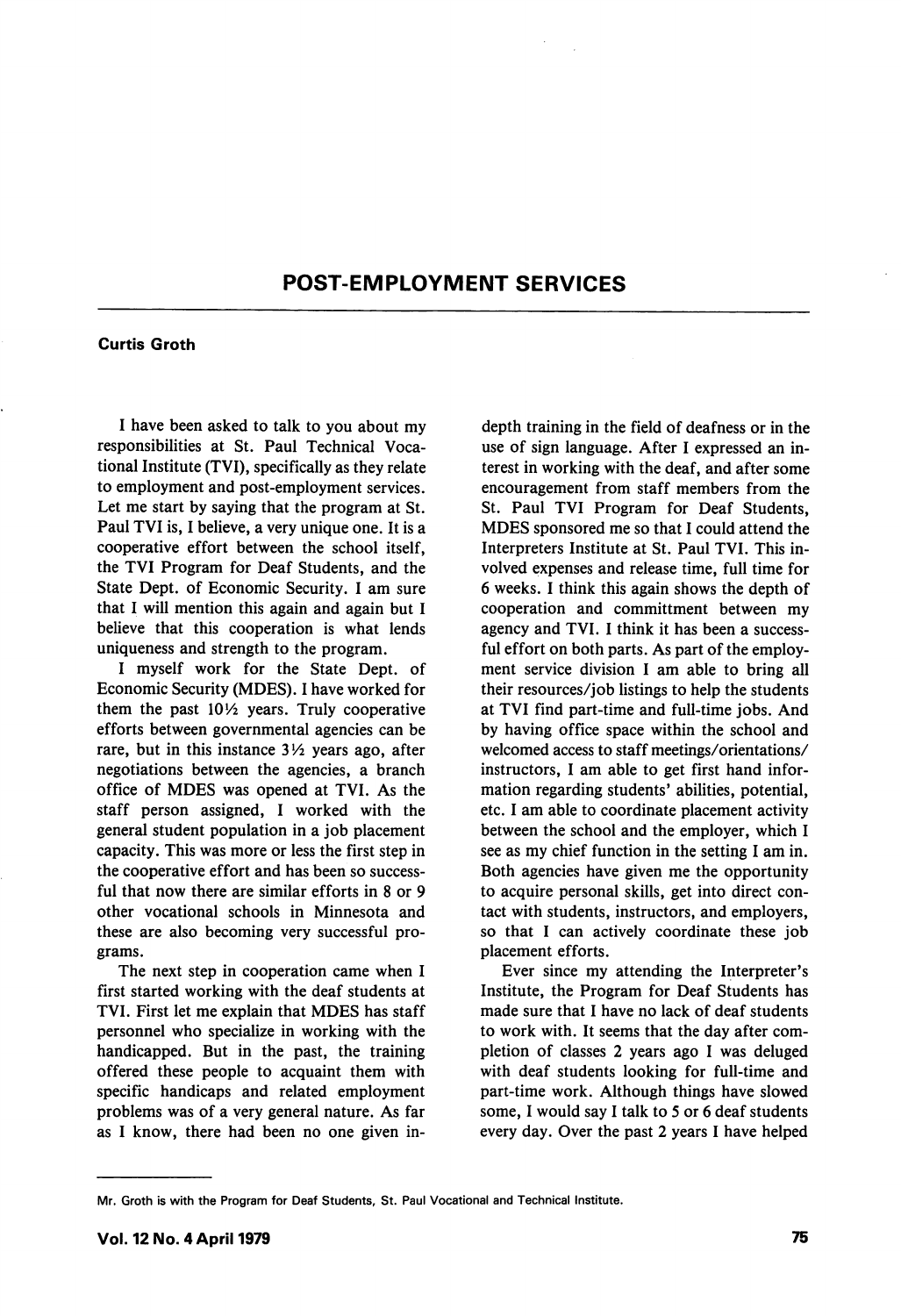place over 120 deaf students on jobs, mostly full-time jobs. So I believe all the cooperation between agencies has paid off for the agencies and for the students involved.

The deaf students have been successful in getting jobs in a wide variety of fields: mechan ical trades such as machining jobs, auto body mechanics, welders, printing-related occupa tions, sheet metal workers, cabinetmakers; many jobs in various office occupations; technifcal jobs in chemistry, med-lab work, and soon, mechanical drafting. So the jobs that the students are getting run through the entire range of training programs offered at TVI.

I have been very encouraged by the response of employers to interviewing and hir ing the deaf students. I firmly believe that most employers, once convinced to at least interview a deaf person, come away favorably impressed with their skills. Of course, most employers who contact TVI regarding job openings already are aware of the good quality of students graduating from the school. The more difficult task is to convince them that the deaf person can fit into their company without causing any exceptional problems.

Employers who have had little or no con tact with deaf people usually have certain fears, certain questions, they want answered. First of all many employers are unsure as to how to actually interview a deaf person. Thank goodness that interpreter services are available. I am sure this puts both employer and student at ease in the interview setting. In fact, it has been so well received by employers that some have been more than ready and willing to offer jobs to the interpreters, which speaks highly of the quality people filling that important function.

Most employers are unaware of basic lan guage difficulties a deaf person may have and how these difficulties can relate or not relate to job skills, abilities, and potential. I find it necessary to take time to explain these things to some employers to help encourage them to interview and hire deaf persons.

Questions are asked on the ability to drive a car to get to the job. Some employers are sur prised to realize that the inability to hear doesn't prevent a deaf person from driving a

car.

Of course, for jobs in an office setting, the importance of phone usage is a difficulty, and a valid one. Inability to use a phone eliminates many job possibilities. But then again some employers realize they can slightly rearrange things in their office to eliminate this problem.

The question of making friends on the job is asked a lot. Will the deaf person feel uncom fortable or left out? Actually I find the fact that this question is asked to be an encouraging sign, because it shows that the employer is sen sitive to the needs of the employee. I have often wondered if a deaf person would indeed feel uncomfortable. But maybe the problem is larger in a person's mind than it actually is. Things seem to work out most of the time. Other employees start learning some basic signs so that they can more easily communicate with the deaf person. This also is very en couraging to me.

The question of further training is related to this. Many employers wonder how they will teach the specifics of their company's way of doing things to the deaf person. It can't possibly all be written out in notes, etc. Again, the value of the interpreter comes in here, because they can spend 1 or 2 days on the job helping with communications, helping with the training. This is really invaluable, and many times has actually been the deciding factor in the company's actually hiring the deaf person.

Insurance problems/safety problems are also important questions asked by employers. I really haven't come up with a satisfactory answer to these questions. One approach I have used is to check with past employers to see if they have had any safety problems with the deaf people working for them. Sometimes it is a lot more convincing if one employer tells another what the problems were, if any. I don't know if any actual studies have been done to learn more about this important area. I think such a study would be helpful.

I mentioned before that I have been en couraged by the response of employers, not only in their hiring of the deaf, but also by their willingness to become more aware of deafness itself. Many employers are encourag ing and even financing their employees to take